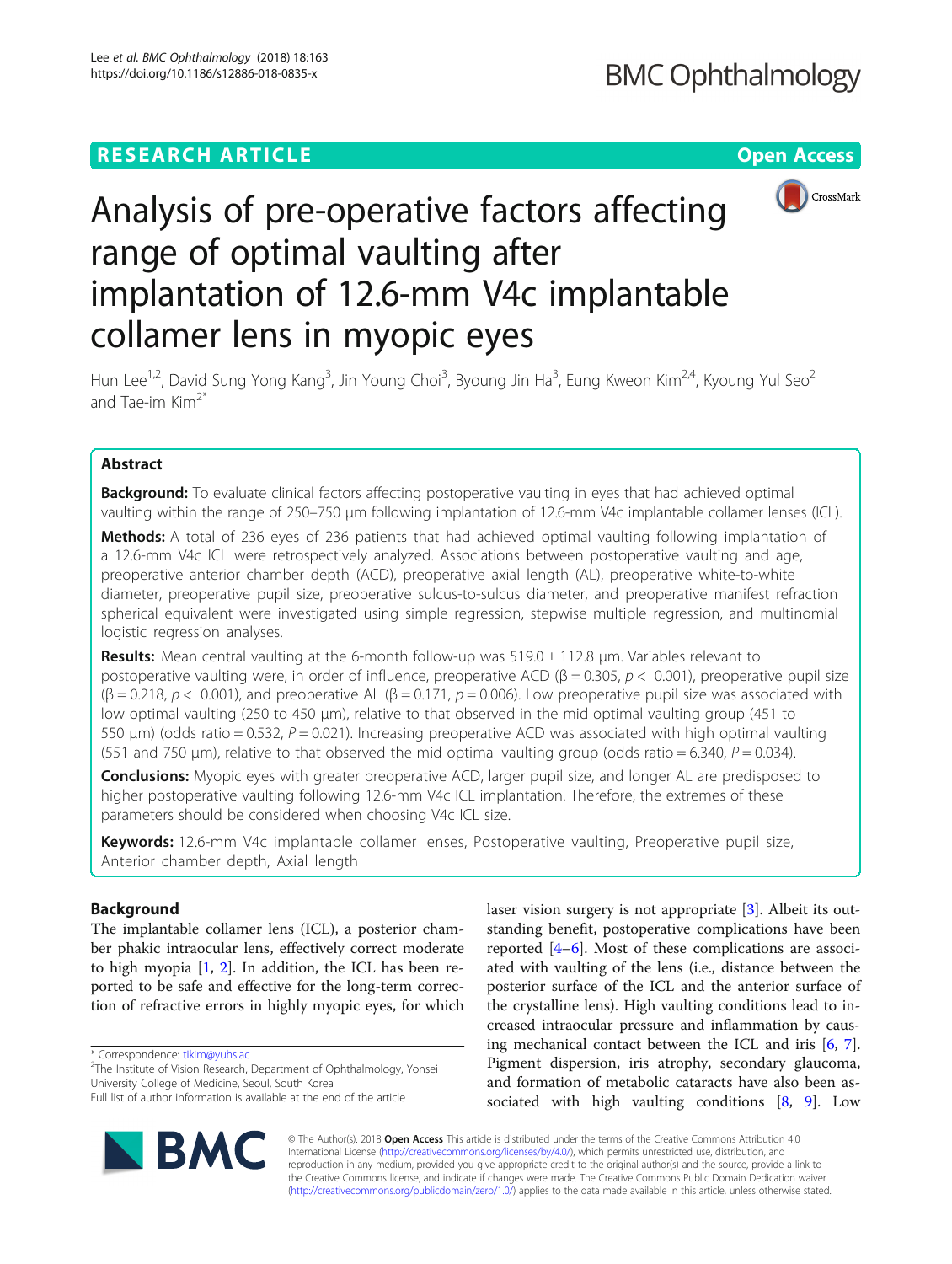vaulting conditions have been reported to induce mechanical contact between the ICL and crystalline lens and cause inadequate aqueous circulation in the perilenticular space. Mechanical contact between the ICL (posterior surface) and crystalline lens (anterior surface), as well as impaired circulation of aqueous humor, are considered to play a crucial role in the development of anterior subcapsular cataracts [\[2](#page-5-0), [4](#page-5-0), [10](#page-5-0)].

The recently introduced Visian V4c ICL (STAAR Surgical Company, Monrovia, CA, USA) has been designed with a 360-μm central hole (aquaport) allowing aqueous humor to flow without the need for an iridotomy [[11\]](#page-5-0). The presence of the central hole does not significantly affect the position of the ICL when comparing the V4c ICL and V4b ICL implants [\[12\]](#page-5-0). Recent studies have suggested that optimal ICL vaulting ranges from 250 to 750 μm [\[13](#page-5-0)–[15\]](#page-5-0). ICL sizing based on sulcus-to-sulcus (STS) diameter, white-to-white (WTW) diameter, and anterior chamber depth (ACD) has been established as the gold standard for achieving optimal vaulting [[13](#page-5-0), [16,](#page-5-0) [17\]](#page-5-0). However, values at the low end of this range (250 μm) may be associated with peripheral crystalline lens contact, while values at the high end of this range (750 μm) may be associated with synechial angle closure. Thus, both optimal vaulting status and the extent of vaulting achieved within the optimal range may be relevant to the selection of ICL size.

Therefore, the present study aimed to analyze factors that influence vaulting in 12.6-mm V4c ICL implanted eyes that had achieved optimal vaulting between 250 and 750 μm. Only one size of V4c ICL was used for the analysis to eliminate any confounding effects of size.

#### Methods

Ethical approval for the present retrospective study was obtained from the Institutional Review Board of Yonsei University College of Medicine, Seoul, South Korea (4– 2016-0357). The study adhered to the tenets of the Declaration of Helsinki and followed good clinical practice.

Inclusion criteria for the present study were as follows: (i) age 20–45 years; (ii) presence of myopia with a manifest refraction spherical equivalent (MRSE) between − 4.00 and − 20.00 diopters (D); (iii) astigmatism between 0.00 and − 5.00 D; (iiii) eyes that had underwent the implantation of 12.6-mm V4c ICL using standardized techniques performed by one surgeon (DSYK) between August 2013 and February 2016 and achieved optimal vaulting within the range of 250 and 750 μm. Among total 293 eyes, 7 eyes (3%) showed vaulting smaller than 250 μm and 32 eyes (11%) showed vaulting larger than 750 μm. Patients were excluded from the analysis if they had keratoconus, previous ocular or intraocular surgery, acute or chronic corneal infection (bacterial and fungal), corneal inflammation (keratitis, herpes zoster, ocular herpes, and Stevens-Johnson syndrome), glaucoma, cataract, uveitis, retinal detachment,

macular degeneration (age-related and myopic), an endothelial cell density < 2000 cells/mm<sup>2</sup>, or an ACD from the endothelium < 2.8 mm. One eye from each patient was included in the analysis using randomization table.

All patients underwent complete ophthalmic examinations, including uncorrected and corrected distance visual acuity (Snellen lines), manifest refraction with the cross-cylinder technique following retinoscopy, slit-lamp microscopy (Haag-Streit, Gartenstadtstrasse, Köniz, Switzerland), tonometry (noncontact tonometer; NT-530, Nidek Co., Ltd., Aichi, Japan), autokeratometry (ARK-530A; Nidek Co., Ltd.), automated pupillometry (VIP-200; Neuroptics Inc., Irvine, CA, USA), noncontact specular microscopy (SP-3000P, Topcon Corporation, Tokyo, Japan), ultrasound pachymetry for measurement of central corneal thickness via contact method, A-scan ultrasonography, Visante optical coherence tomography (OCT; Carl Zeiss Meditec AG, Jena, Germany) for measurement of ACD (vertical distance from the central corneal endothelium to the anterior lens capsule) and horizontal WTW, and fundus examination. Ultrasound biomicroscopy (UBM) was performed to measure the horizontal STS diameter after instillation of proparacaine (Alcaine; Alcon, Fort Worth, TX, USA) under standard room lighting conditions. An independent physician performed all ultrasound biomicroscopy examinations using the UBM equipped with a 50 MHz transducer.

Six months after implantation, the central vaulting of the ICL over the crystalline lens was measured in the non-accommodative state using the Visante OCT. Central vaulting was defined as the distance between the posterior surface of the ICL and the anterior surface of the crystalline lens at the center of the implant. Each measurement was performed three times by one physician, and the average of the three measurements was used in the analysis. A non-accommodative state was ensured by asking patients to avoid visual display terminal equipment or books for at least 3 h before examinations [[18\]](#page-5-0). Measurements were taken while the patient fixated on a collimated light-emitting diode (focus at infinity) in a room with a luminance of  $2 \text{ lux } [19]$  $2 \text{ lux } [19]$  $2 \text{ lux } [19]$ .

#### Surgical procedure

The surgery was performed through a 3.0-mm clear superior corneal incision after dilation of the pupil with 0.5% phenylephrine and 0.5% tropicamide (Mydrin-P, Santen Pharmaceutical Co. Ltd., Osaka, Japan) under topical anesthesia. The anterior chamber was filled with 1% sodium hyaluronate (Healon; Abbott Medical Optics, Santa Ana, CA, USA), which was removed completely by manual irrigation and aspiration at the end of surgery. Emmetropia was the target refraction in all cases. The ICL was then inserted using an injector cartridge and correctly positioned. The V4c ICL power calculations were performed according to the manufacturer's guidelines using a modified vertex formula [\[20\]](#page-5-0). Following surgery, a topical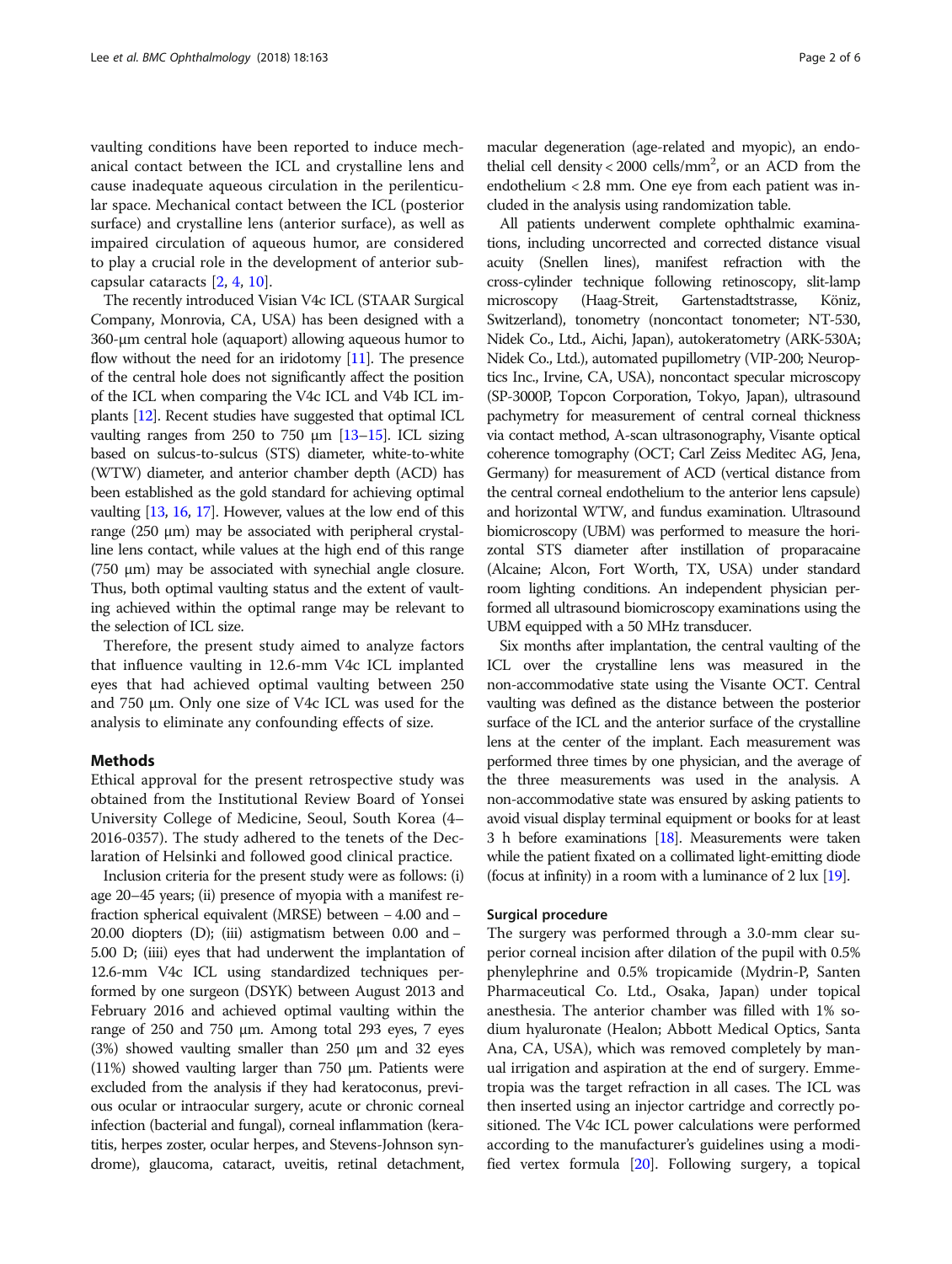antibiotic (Vigamox; Alcon Laboratories) and loteprednol etabonate 0.5% (Lotemax; Bausch & Lomb, Rochester, NY, USA) were applied four times a day for one week. After the first week, loteprednol etabonate 0.5% was replaced with 0.1% fluorometholone (Flumetholon; Santen Pharmaceutical). All eye drops were continued four times a day for one month.

#### Statistical analysis

The Kolmogorov-Smirnov test was used to confirm the normality of the data. Simple regression analyses and stepwise multiple regression analyses were performed to investigate the association between the amount of vaulting at 6 months after surgery and several preoperative variables. The dependent variable was the central vaulting of the ICL over the crystalline lens using the Visante OCT. Independent variables included patient age, gender, preoperative MRSE, pupil size, WTW, STS, ACD, and axial length (AL). Analysis of variance (ANOVA) followed by Bonferroni post hoc testing were performed to examine differences among subgroups, which were based on the extent of postoperative vaulting (250 to 450 μm: low optimal vaulting; 451 to 550 μm: mid optimal vaulting; and 551 and 750 μm: high optimal vaulting). Multinomial logistic regression analysis was performed to ascertain the effects of age, gender, preoperative manifest refraction spherical equivalent (MRSE), pupil size, WTW, STS, ACD, and AL on vaulting outcomes. Statistical analyses were performed using SPSS version 22.0 software (IBM Corp., Armonk, NY, USA). A p-value less than 0.05 was considered statistically significant.

### Results

The mean patient age was  $28.2 \pm 5.1$  (range 20-44) years, and 71% (168/236) of the patients were females. Table 1 summarizes the baseline clinical characteristics of the 236 patients and descriptive data for preoperative variables. The mean ICL power was  $-11.2 \pm 2.2$  (range − 5.5 to − 18.0) D. The mean central vaulting of the ICL at 6 months after surgery was  $519.0 \pm 112.8$  μm (range 250–740). All surgeries were uneventful, and no intraoperative complications were noted. No contact between the ICL and crystalline lens was observed at either the center or periphery of the implant in any patient during the follow-up period.

Table 2 shows the simple regression analysis results between postoperative vaulting and eight variables. There was significant association between postoperative vaulting and preoperative pupil size  $(P = 0.004)$ , and between postoperative vaulting and preoperative ACD ( $P < 0.001$ ). According to Table [3](#page-3-0) showing the results of the stepwise multivariate regression analysis, the explanatory variables relevant to vaulting were preoperative ACD  $(P < 0.001$ ,

Table 1 Baseline clinical characteristics of the study eyes (236 eyes)

| Characteristics                           | $Mean + SD$        | Range               |
|-------------------------------------------|--------------------|---------------------|
| Age (yrs)                                 | $28.2 \pm 5.1$     | 20 to 44            |
| Gender (male/female) (%)                  | 29/71              |                     |
| Laterality (right/left) (%)               | 48/52              |                     |
| Preoperative CDVA (Snellen lines)         | $0.97 \pm 0.09$    | $1.00$ to $1.20$    |
| Preoperative sphere (D)                   | $-8.48 \pm 2.28$   | $-3.50$ to $-16.75$ |
| Refractive cylinder (D)                   | $-1.41 \pm 0.84$   | $-4.75$ to 0.00     |
| Preoperative MRSE (D)                     | $-9.19 \pm 2.36$   | $-4.00$ to $-19.13$ |
| Preoperative pupil size (mm)              | $7.16 \pm 0.64$    | 4.70 to 8.60        |
| Preoperative WTW (mm)                     | $11.46 \pm 0.28$   | 10.85 to 12.80      |
| Preoperative STS (mm)                     | $11.65 \pm 0.26$   | 10.81 to 12.22      |
| Preoperative ACD (mm)                     | $3.35 \pm 0.20$    | 2.88 to 3.89        |
| Preoperative AL (mm)                      | $27.18 \pm 1.16$   | 23.88 to 30.82      |
| Preoperative ECD (cells/mm <sup>2</sup> ) | $3018.4 \pm 301.0$ | 2229 to 3747        |

CDVA corrected distance visual acuity, MRSE manifest refraction spherical equivalent, D diopters, WTW white-to-white, STS sulcus-to-sulcus, ACD anterior chamber depth, AL axial length, ECD endothelial cell density, SD standard deviation

standardized partial regression coefficient  $[\beta] = 0.305$ ), preoperative pupil size ( $P < 0.001$ ,  $β = 0.218$ ), and preoperative AL ( $P = 0.006$ ,  $β = 0.171$ ). The multiple regression equation was expressed as follows: central vaulting  $(\mu m) = -0.784 + (0.171 \times \text{preoperative}$  ACD) +  $(0.038 \times$ preoperative pupil size)  $+$  (0.017  $\times$  preoperative AL). The standardized partial regression coefficient was calculated to determine the magnitude of the influence of each variable. Thus, preoperative ACD was the most relevant variable, followed by preoperative pupil size and AL (Table [3](#page-3-0)). Higher central vaulting was observed in eyes with greater preoperative ACD, larger pupil size, or longer AL.

We also performed subgroup analyses according to degree of postoperative vaulting. We observed a significant difference in pupil size between the low optimal vaulting and mid optimal vaulting groups  $(P = 0.031)$ , and

Table 2 Simple regression analysis result between the postoperative vaulting and eight variables

| postoperative vaditing and eight vanables |       |         |  |
|-------------------------------------------|-------|---------|--|
|                                           | $R^2$ | Ρ       |  |
| Age (yrs)                                 | 0.012 | 0.092   |  |
| Gender                                    | 0.003 | 0.370   |  |
| MRSE (D)                                  | 0.011 | 0.103   |  |
| Preoperative pupil size (mm)              | 0.036 | 0.004   |  |
| Preoperative WTW (mm)                     | 0.001 | 0.813   |  |
| Preoperative STS (mm)                     | 0.008 | 0.169   |  |
| Preoperative ACD (mm)                     | 0.072 | < 0.001 |  |
| Preoperative AL (mm)                      | 0.015 | 0.057   |  |

MRSE manifest refraction spherical equivalent, D diopters, WTW white-to-white, STS sulcus-to-sulcus, ACD anterior chamber depth, AL axial length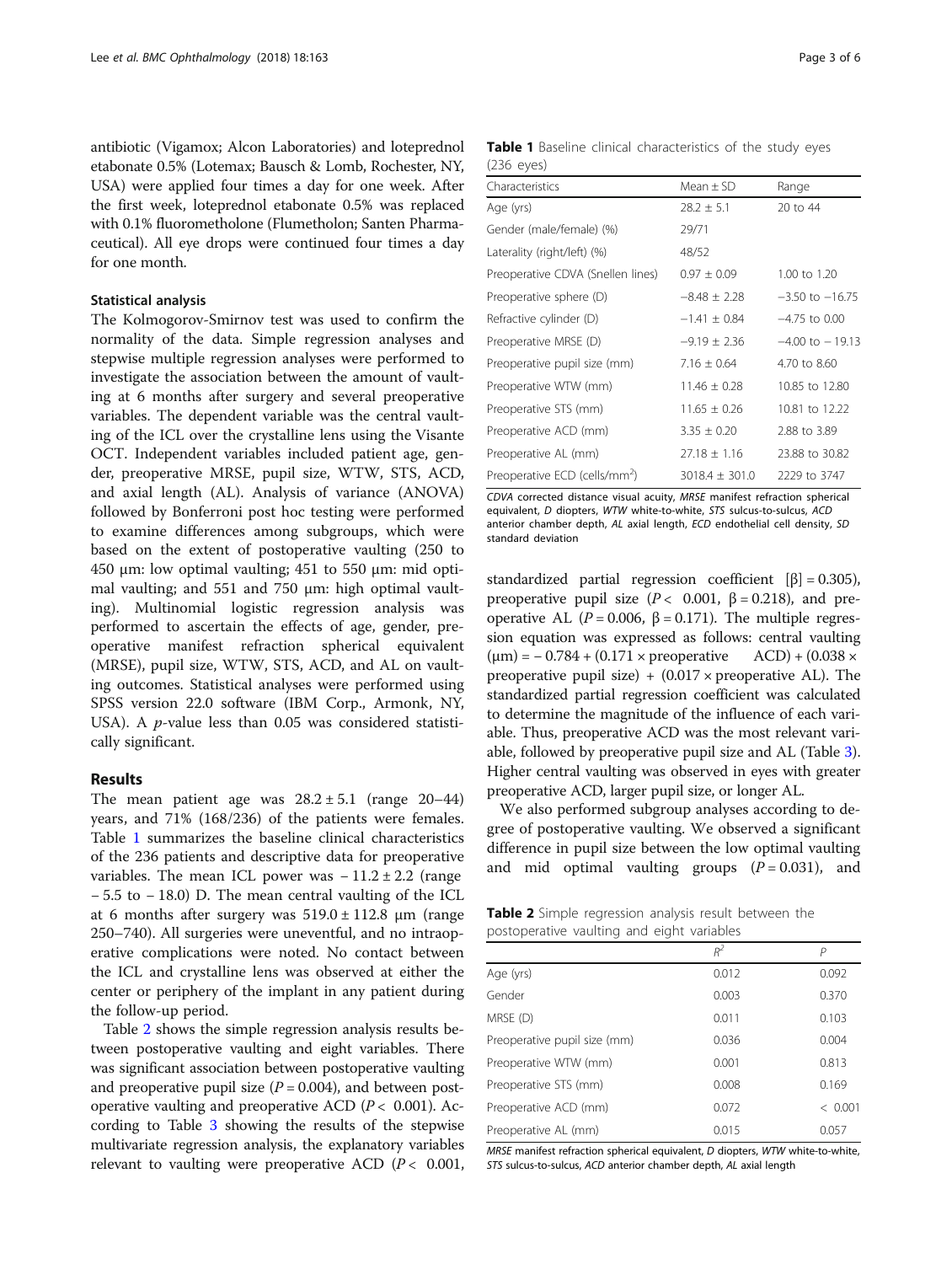| Variables                    | Partial regression<br>coefficient (B) | Standardized partial<br>regression coefficient $(\beta)$ |         |       |
|------------------------------|---------------------------------------|----------------------------------------------------------|---------|-------|
|                              |                                       |                                                          | < 0.001 | 0.144 |
| Preoperative ACD (mm)        | 0.171                                 | 0.305                                                    | < 0.001 |       |
| Preoperative pupil size (mm) | 0.038                                 | 0.218                                                    | < 0.001 |       |
| Preoperative AL (mm)         | 0.017                                 | 0.171                                                    | 0.006   |       |
| Constant                     | $-0.784$                              |                                                          |         |       |

<span id="page-3-0"></span>Table 3 Results of stepwise multiple regression analysis to select variables relevant to central vaulting in 12.6-mm V4c implantable collamer lens implanted eyes with postoperative optimal range of vaulting

Variables in the table are ordered according to the strength of the contribution, which was based on the standardized partial regression coefficient (β) ACD anterior chamber depth, AL axial length

between the low optimal vaulting and high optimal vaulting groups ( $P = 0.002$ , Fig. 1). Significant differences in ACD were also observed between the low optimal vaulting and high optimal vaulting groups  $(P = 0.010)$ (Table [4](#page-4-0) and Fig. 1). Similar to findings observed for ACD, our results suggested that smaller pupil diameters were associated with low optimal vaulting values. Multinomial logistic regression analysis revealed that low preoperative pupil size was associated with low optimal vaulting (odds ratio = 0.532,  $P = 0.021$ , low vaulting vs mid vaulting), and that increasing preoperative ACD was associated with high optimal vaulting (odds ratio = 6.340,  $P = 0.034$ , mid vaulting vs high vaulting).

## **Discussion**

In the present study, we demonstrated that preoperative ACD, followed by preoperative pupil size and preoperative AL, significantly influenced postoperative vaulting following 12.6-mm V4c ICL implantation in eyes that had achieved optimal vaulting within the range of 250– 750 μm. Our findings are consistent with those of a recent study in which stepwise multiple regression analysis of patient age, preoperative refraction, WTW, horizontal and vertical STS, ACD, AL, keratometric readings, and

ICL power revealed that ACD was the only factor significantly associated with vaulting in eyes that had undergone implantation of V4c ICL [[21](#page-5-0)]. This previous study included 39 eyes of 39 patients that had undergone implantation with wide range of V4c ICL overall diameters (12.1-mm, 12.6-mm, 13.2-mm, or 13.7-mm) [[21](#page-5-0)]. In recent study identifying factors associated with the unexpected vaulting in eyes that had undergone implantation of V4c ICL, authors concluded that smaller sized ICL should be considered in patients with shallow ACD [\[22](#page-5-0)]. Postoperative vaulting was also associated with preoperative ACD, WTW, and horizontal and vertical STS in eyes that had undergone implantation of a V4 or V4c ICL [[16\]](#page-5-0). In that study, the presence of a central hole and the size of the implanted V4 or V4c ICL did not significantly influence postoperative vaulting. Furthermore, in a previous study that aimed to identify ocular and lens parameters predictive of vaulting after ICL implantation, eyes with a shallower ACD and/or a smaller WTW exhibited significantly lower postoperative vaulting [\[23](#page-5-0)]. In our study, because ICL size was limited to only 12.6-mm, the WTW and STS were relatively less important factors predictive of vaulting when compared with the ACD.

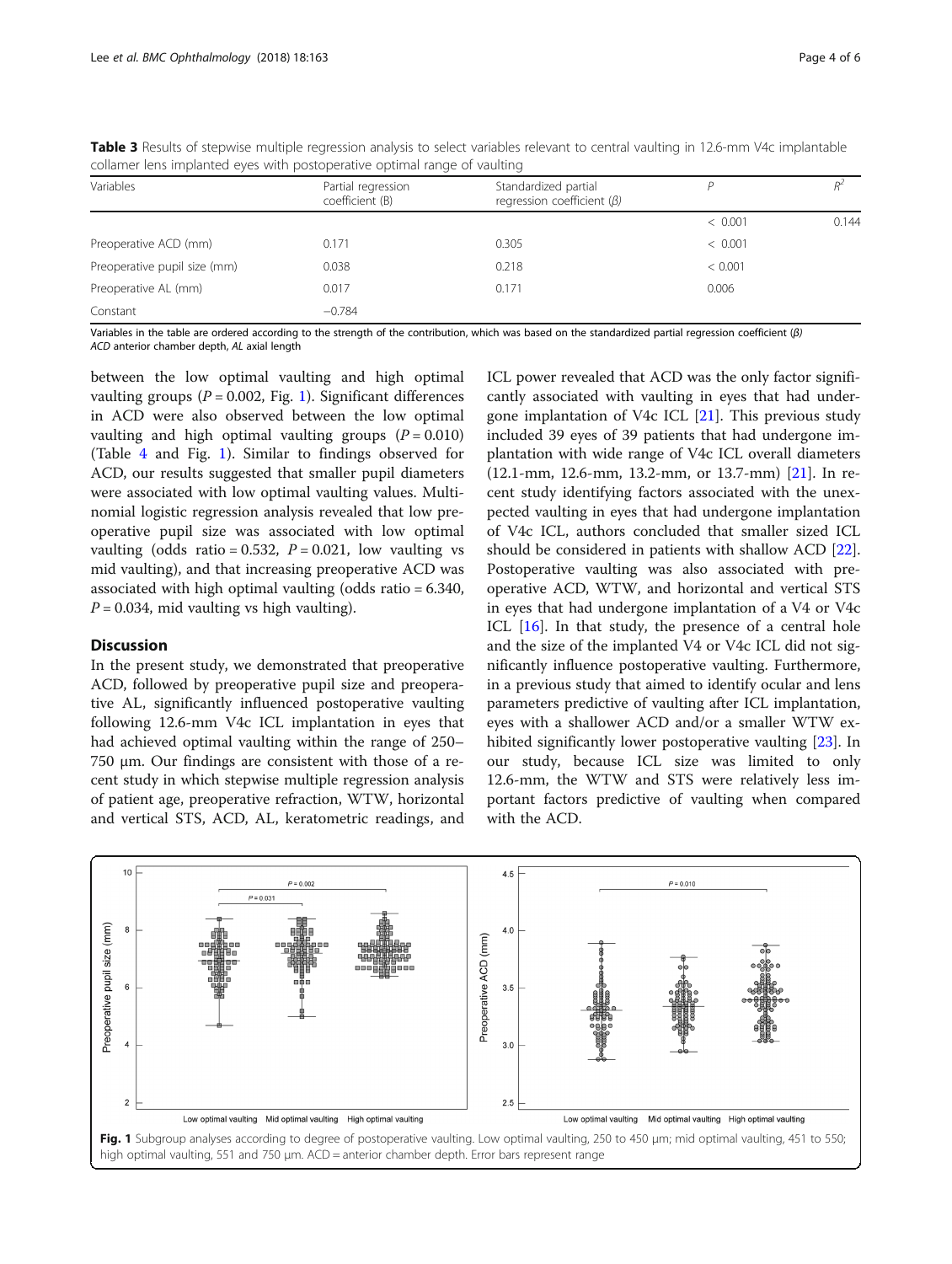| postoperative optimal range of vaulting according to degree of postoperative vaulting |                                     |                                     |                                      |       |  |  |
|---------------------------------------------------------------------------------------|-------------------------------------|-------------------------------------|--------------------------------------|-------|--|--|
| Characteristics                                                                       | 250 to 450 $\mu$ m ( <i>n</i> = 70) | 451 to 550 $\mu$ m ( <i>n</i> = 75) | 551 and 750 $\mu$ m ( <i>n</i> = 91) | D     |  |  |
| Age (yrs)                                                                             | $29.3 \pm 5.7$                      | $27.8 \pm 5.4$                      | $27.6 \pm 4.3$                       | 0.076 |  |  |
| Preoperative MRSE (D)                                                                 | $-8.79 \pm 1.90$                    | $-9.28 \pm 2.24$                    | $-9.41 \pm 2.74$                     | 0.237 |  |  |
| Preoperative pupil size (mm)                                                          | $6.95 \pm 0.70$ <sup>a,b</sup>      | $7.22 \pm 0.67$ <sup>a</sup>        | $7.29 \pm 0.50^{\circ}$              | 0.002 |  |  |
| Preoperative WTW (mm)                                                                 | $11.47 \pm 0.29$                    | $11.46 \pm 0.29$                    | $11.44 \pm 0.26$                     | 0.874 |  |  |
| Preoperative STS (mm)                                                                 | $11.64 \pm 0.30$                    | $11.61 \pm 0.25$                    | $11.68 \pm 0.24$                     | 0.251 |  |  |
| Preoperative ACD (mm)                                                                 | $3.31 \pm 0.22^c$                   | $3.34 \pm 0.17$                     | $3.40 \pm 0.20^{\circ}$              | 0.01C |  |  |
|                                                                                       |                                     |                                     |                                      |       |  |  |

Preoperative AL (mm) 26.98 ± 1.02 27.19 ± 1.15 27.32 ± 1.25 0.184

<span id="page-4-0"></span>Table 4 Subgroup analysis of preoperative clinical factors in 12.6-mm V4c implantable collamer lens implanted eyes with postoperative optimal range of vaulting according to degree of postoperative vaulting

MRSE manifest refraction spherical equivalent, D diopters, WTW white-to-white, STS sulcus-to-sulcus, ACD anterior chamber depth, AL axial length

 $P = 0.031$ (two-way ANOVA, Bonferroni post hoc test)

 $P = 0.002$  (two-way ANOVA, Bonferroni post hoc test)

 $P = 0.010$  (two-way ANOVA, Bonferroni post hoc test)

Several previous studies have reported that changes in pupil size in response to certain stimuli, such as photopic light exposure or during accommodation, are associated with postoperative vaulting [\[24](#page-5-0)–[26\]](#page-5-0). In a previous study, we demonstrated that pupil constriction in response to photopic light exposure creates an antero-posterior vector via iris constriction, in which the iris exerts pressure on the ICL [[23\]](#page-5-0). Because the V4C ICL has a central hole, pressure equilibrium is quickly achieved between the anterior and posterior surfaces of the ICL, facilitating this process (fountain effect of aquaport). In other words, the net effect of pushing the ICL closer to the crystalline lens is produced, subsequently decreasing central vaulting. Furthermore, in a recent study of early postoperative changes in vaulting and pupil size in eyes that had undergone V4c ICL implantation, the authors reported a significant association between the changes in vaulting and those in pupil size from 1 day to 1 month postoperatively, concluding that pupil movement significantly influences postoperative vaulting [\[21\]](#page-5-0). These results indicate that postoperative vaulting is influenced by status of the anterior chamber. In the present study, we demonstrated that, once ICL size has been determined based on STS and WTW measurements, preoperative pupil size significantly influences postoperative vaulting. We speculate that, in association with changes in aqueous humor dynamics via the central hole in the V4c ICL, preoperative pupil size may influence circumstances at the anterior region of the eye, especially the region between the posterior cornea and anterior crystalline lens surface. Smaller pupils may exert greater pressure on the ICL than larger pupils, consequently decreasing vaulting. Indeed, our findings demonstrated that smaller preoperative pupil size was associated with low optimal vaulting, relative to values observed in the mid optimal vaulting group (odds ratio =  $0.532$ ,  $P = 0.021$ ). Therefore, once ICL size has been determined based on preoperative ACD, AL, WTW, and STS measurements, surgeons should also consider preoperative pupil size when predicting vaulting outcomes.

Preoperative AL was significantly associated with postoperative vaulting in Stepwise multiple regression analysis. To the best of our knowledge, no previous reports have suggested that preoperative AL significantly influences postoperative vaulting. Considering that ACD is positively correlated with AL in both eyes with normal and long AL, preoperative AL may be relevant to postoperative vaulting [\[27](#page-5-0)].

The present study has several limitations, including its retrospective design and a relatively short follow-up duration of 6 months. However, to our knowledge, our study is the first to investigate the relationship between postoperative vaulting and preoperative pupil size in 12.6-mm V4c ICL implanted eyes with optimal range of vaulting between 250 and 750 μm. Further study investigating the effect of preoperative pupil size on aqueous humor dynamics in V4c ICL implanted eyes is warrant.

#### Conclusions

Our findings demonstrate that, among the studied variables, preoperative ACD most significantly influenced postoperative vaulting in 12.6-mm V4c ICL implanted eyes with optimal range of vaulting, followed by preoperative pupil size and AL. Therefore, surgeons should take into account preoperative ACD, pupil size, and AL when considering implantation of a 12.6-mm V4c ICL, particularly in patients exhibiting extreme values, for whom size adjustments may be required.

#### Abbreviations

ACD: Anterior chamber depth; AL: Axial length; ICL: Implantable collamer lenses; MRSE: Manifest refraction spherical equivalent; STS: Sulcus-to-sulcus; WTW: White-to-white

#### Funding

This research was partially supported by Basic Science Research Program through the National Research Foundation of Korea (NRF) funded by the Ministry of Education, Science and Technology (NRF-2016R1A2B4009626) and by research fund of Catholic Kwandong University International St. Mary's Hospital (CKU-201701530001). The funding agencies had no role in the design or conduct of this study; collection, management, analysis, or interpretation of the data; preparation, review, or approval of the manuscript; or in the decision to submit the manuscript for publication.